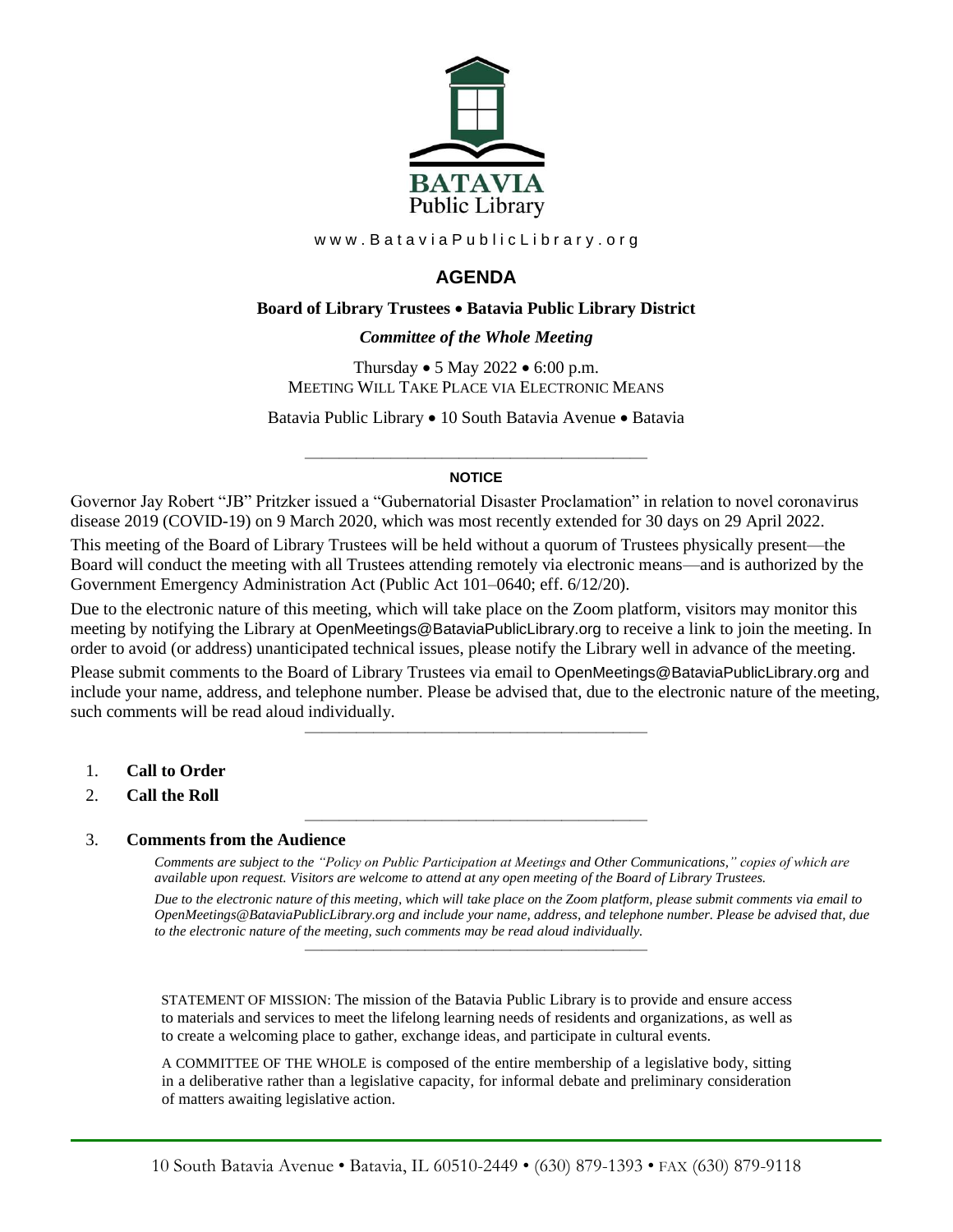4. **Approve the Agenda** {ROLL CALL VOTE}

# 5. **Approve the Minutes**

- a. Closed Session, Thursday, 4 November 2021 {ROLL CALL VOTE}
- b. Closed Session, Thursday, 6 January 2022 {ROLL CALL VOTE}
- c. Committee of the Whole Meeting, Thursday, 3 February 2022 {ROLL CALL VOTE}
- d. Committee of the Whole Meeting, Thursday, 3 March 2022 {ROLL CALL VOTE}
- 6. **An Ordinance Adopting a "Policy on Service to Non-Residents"** (Standing Committee on Policy) (DISCUSSION and/or ACTION ITEM) {ROLL CALL VOTE}
- 7. **Working Budget for 2022–2023** (Standing Committee on Finance) (DISCUSSION and/or ACTION ITEM) {ROLL CALL VOTE}
- 8. **Parking Lot: Sealcoat and Stripe** (Standing Committee on Facilities) (DISCUSSION and/or ACTION ITEM) {ROLL CALL VOTE}
- 9. **Concrete Repairs (Advanced Paving Solutions Inc.): RATIFY Change Order #1** (Standing Committee on Facilities) (ACTION ITEM) {ROLL CALL VOTE}
- 10. **Biannual Review of Closed Sessions,** as required by 5 ILCS 120/2.06(d) (Board Secretary) (DISCUSSION and/or ACTION ITEM) {ROLL CALL VOTE}
- 11. **Succession Plan** (Progress Report 3) (Standing Committee on Policy) (REPORT)
- 12. **Intergovernmental Personnel Benefit Cooperative (IPBC) for Group Medical Insurance** (REPORT)
- 13. **Board of Library Trustees: Self-Evaluation** (DISCUSSION ITEM)
- 14. **Comments from the Committee of the Whole**
- 15. **Future Agenda Items** (REPORT)

In the absence of separate standing committee meetings, this report is provided for purposes of information and planning.

### a. **Facilities Issues** (Trustee Deitchman, *Chair*)

*The focuses of Facilities Issues are building & grounds, technology, and related policies and services. Such issues generally (but not exclusively) have an internal approach; that is, work is directed to the physical library and its campus.*

- Architectural Services (Master Plan and Concept Design)
- Independent Technology Audit
- Technology Plan
- Walk the Property
- Wi-Fi System
- Kane County Bike-Share Program
- Charging Stations for Electric Vehicles
- Wind Power and Solar Power
- Annual Schedule of Capital Projects (July–August 2022)
- Update Capital Asset Study (July 2022–March 2023)
- Proper Storage for Paintings and Other Works of Art when Not on Public Display
- Streetscape Project (City of Batavia): Water Street

### b. **Finance Issues** (Trustee Culotta, *Chair*)

*The focuses of Finance Issues are budget & finance and related policies and services.*

- Policy on Fines and Fees (June 2022)
- Tentative Form of "An Ordinance Approving and Adopting the Annual Budget and Appropriation for Library Purposes for Fiscal Year 2022–2023" (June 2022)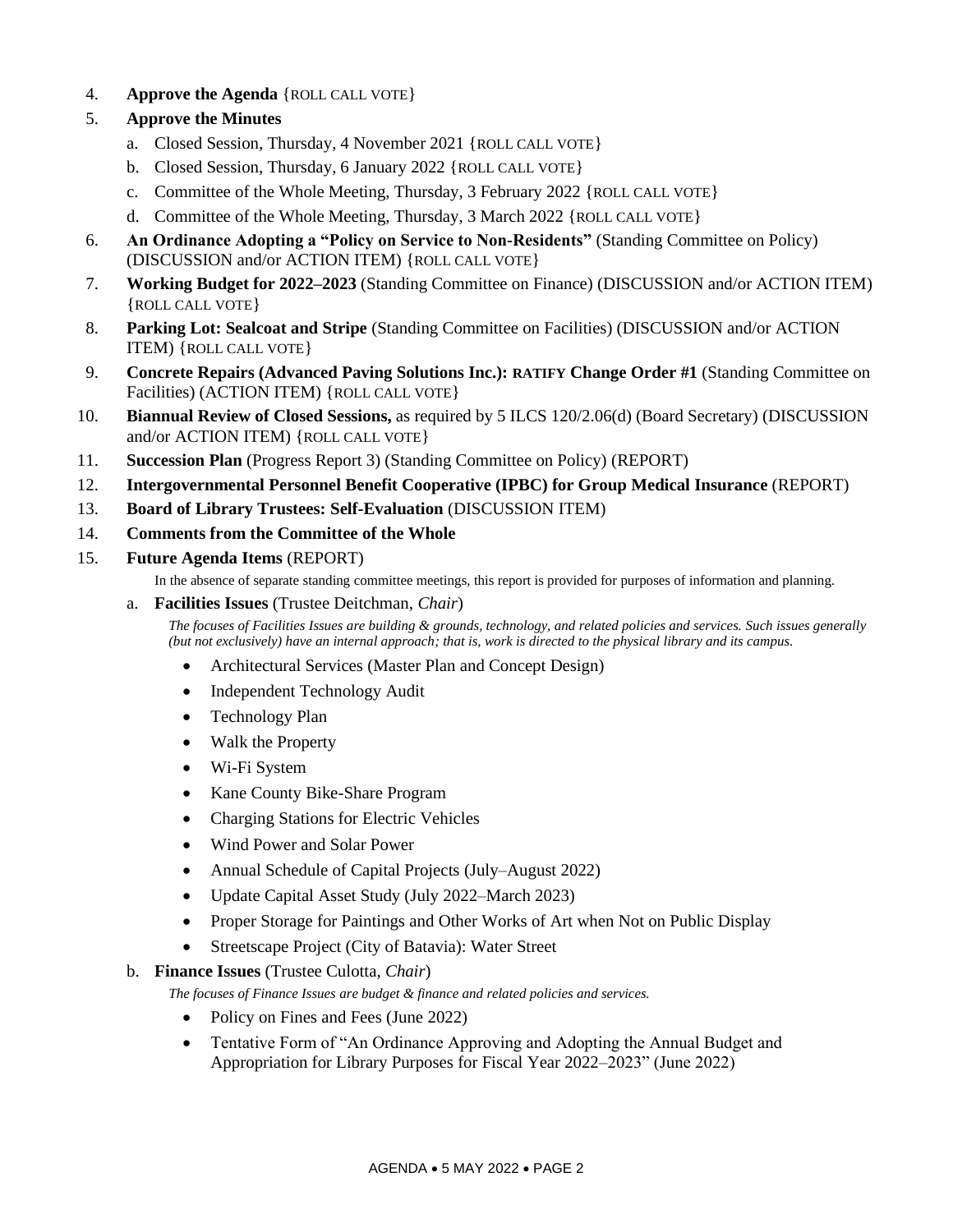- Public Hearing & Ordinance: An Ordinance Approving and Adopting the Annual Budget and Appropriation for Library Purposes for the Fiscal Year Beginning 1 July 2022 and Ending 30 June 2023 (July 2022)
- An Ordinance Transferring Funds from the Library Fund (Fund 10) to the Special Reserve Fund (Fund 22) (July 2022)
- An Ordinance Levying an Additional Tax of 0.02% for Buildings and Equipment for Library Purposes, and Maintenance, Repairs, and Alterations of Library Buildings and Equipment in the Batavia Public Library District, in the Counties of Kane and DuPage, Illinois, for the Fiscal Year 2022–2023 (Tax Year 2022) (October 2022)
- A Resolution Determining the Amounts of Money Estimated to Be Necessary to Be Raised by the Tax Levy (October 2022)

Note: "The Truth in Taxation Act" [35 Illinois Compiled Statutes 200/18–55 et seq.], requires the Library District to determine the amount of money estimated to be necessary to be raised by the tax levy for each year ("levy") upon the taxable property in the Library District, not less than twenty (20) days prior to the adoption of the levy.

- Insurance Policies (Business Package, Automobile, Commercial Liability Umbrella, Workers Compensation) (October 2022)
- Annual Financial Report for the Year Ended 30 June 2021 (Independent Auditor's Report and Financial Statements) (October 2022)
- Public Hearing & Ordinance: An Ordinance Levying the Annual Taxes for Library Purposes in the Batavia Public Library District, in the Counties of Kane and DuPage, Illinois, for the Fiscal Year 2022–2023 (Tax Year 2022) (November 2022)
- A Resolution Approving and Authorizing the Library Director to Execute an Application for a 2022–2023 Per Capita Grant (Illinois State Library) (November–December 2022)
- Library Auditors (November 2023–February 2024)
- Working Budget for 2023–2024 (May–June 2023)

### c. **Outreach Issues** (Trustee Larson, *Chair*)

*The focuses of Outreach Issues are marketing & public relations, community engagement, art, and related policies and services, and Recognition as a Library Leader. Such issues generally (but not exclusively) have an external approach; that is, direct service to users and the community.*

- Technology Advisory Group (TAG)
- Policy on Exhibit Spaces, Bulletin Boards, and Literature Racks
- Telephone for Public Use
- Recognition as a Library Leader (April 2023)

### d. **Policy Issues** (Trustee Russo, *Chair*)

*The focuses of Policy Issues are human resources, related policies and services, strategic planning, and general policies.*

- Succession Issues
- Standards for Illinois Public Libraries: Review of Standards
- Standards for Illinois Public Libraries: Accessibility of Policy Statements
- Visibility
- Retrospective Review [of the Temporary Closure in Relation to COVID-19 Crisis]
- New Job Descriptions
- Bylaws of the Board of Library Trustees
- Policy on Leave of Absence without Pay
- Organizational Identity: Statement of Purpose (Trust & Track Institute) (April 2021)
- Organizational Identity: Statement of Vision